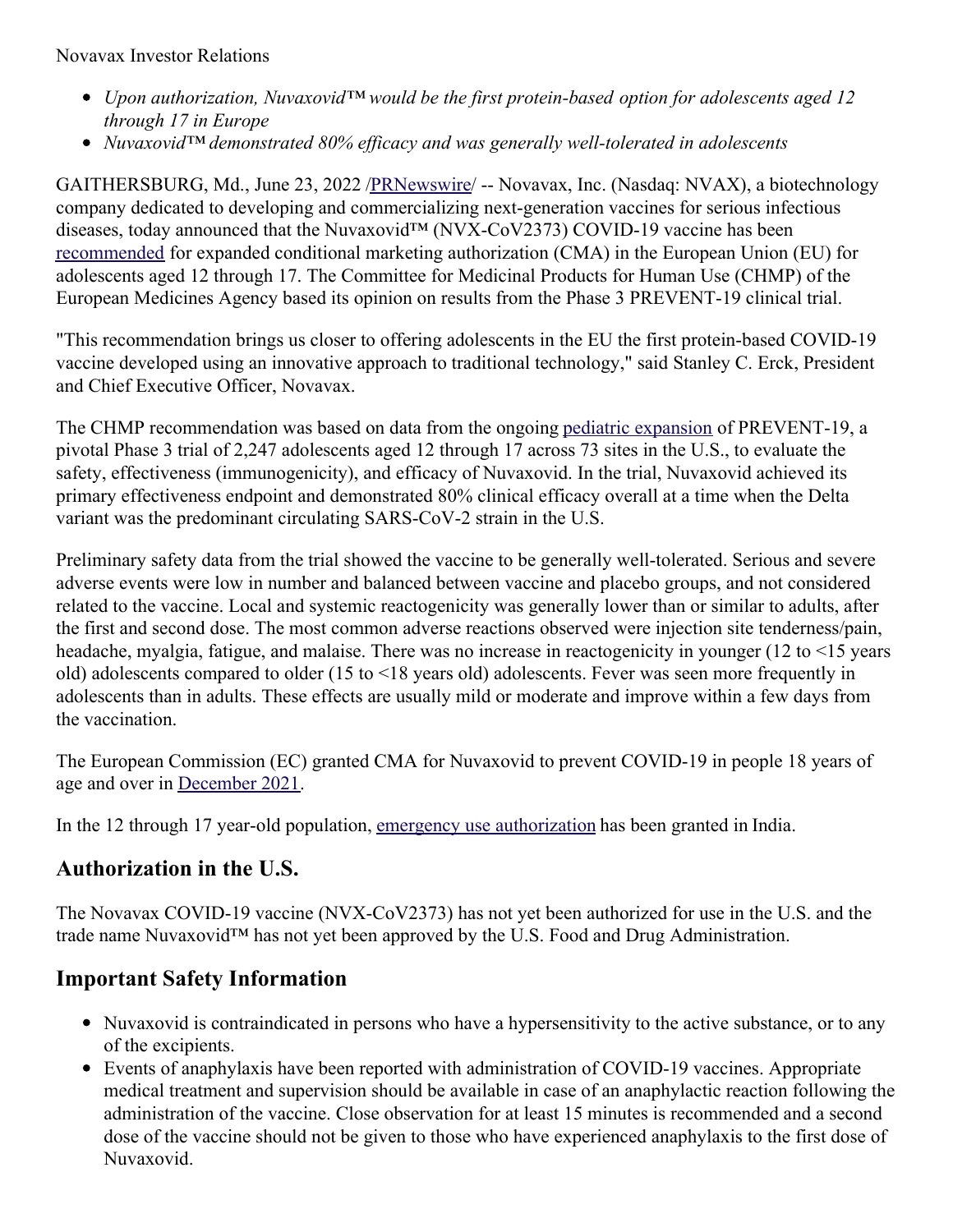- Anxiety-related reactions, including vasovagal reactions (syncope), hyperventilation, or stress-related reactions may occur in association with vaccination as a psychogenic response to the needle injection. It is important that precautions are in place to avoid injury from fainting.
- Vaccination should be postponed in individuals suffering from an acute severe febrile illness or acute infection. The presence of a minor infection and/or low-grade fever should not delay vaccination.
- Nuvaxovid should be given with caution in individuals receiving anticoagulant therapy or those with thrombocytopenia or any coagulation disorder (such as haemophilia) because bleeding or bruising may occur following an intramuscular administration in these individuals.
- The efficacy of Nuvaxovid may be lower in immunosuppressed individuals.
- Administration of Nuvaxovid in pregnancy should only be considered when the potential benefits outweigh any potential risks for the mother and foetus.
- The effects with Nuvaxovid may temporarily affect the ability to drive or use machines.
- Individuals may not be fully protected until seven days after their second dose. As with all vaccines, vaccination with Nuvaxovid may not protect all vaccine recipients.
- The most common adverse reactions observed during clinical studies were headache, nausea or vomiting, myalgia, arthralgia, injection site tenderness/pain, fatigue, and malaise.

For additional information on Nuvaxovid, please visit the following websites:

- Novavax global [authorization](https://c212.net/c/link/?t=0&l=en&o=3576637-1&h=3664322855&u=https%3A%2F%2Fwww.novavaxcovidvaccine.com%2F&a=global+authorization+website) website
- European [Medicines](https://c212.net/c/link/?t=0&l=en&o=3576637-1&h=3113743083&u=https%3A%2F%2Fc212.net%2Fc%2Flink%2F%3Ft%3D0%26l%3Den%26o%3D3490095-1%26h%3D1545350530%26u%3Dhttps%253A%252F%252Fwww.ema.europa.eu%252Fen%252Fmedicines%252Fhuman%252FEPAR%252Fnuvaxovid%26a%3DEuropean%2BMedicines%2BAgency&a=European+Medicines+Agency) Agency
- European [Commission](https://c212.net/c/link/?t=0&l=en&o=3576637-1&h=628121259&u=https%3A%2F%2Fc212.net%2Fc%2Flink%2F%3Ft%3D0%26l%3Den%26o%3D3490095-1%26h%3D2784477625%26u%3Dhttps%253A%252F%252Fec.europa.eu%252Fcommission%252Fpresscorner%252Fdetail%252Fen%252Fip_21_6966%26a%3DEuropean%2BCommission&a=European+Commission)

## **About NVX-CoV2373**

NVX-CoV2373 is a protein-based vaccine engineered from the genetic sequence of the first strain of SARS-CoV-2, the virus that causes COVID-19 disease. The vaccine was created using Novavax' recombinant nanoparticle technology to generate antigen derived from the coronavirus spike (S) protein and is formulated with Novavax' patented saponin-based Matrix-M™ adjuvant to enhance the immune response and stimulate high levels of neutralizing antibodies. NVX-CoV2373 contains purified protein antigen and can neither replicate, nor can it cause COVID-19.

The Novavax COVID-19 vaccine is packaged as a ready-to-use liquid formulation in a vial containing ten doses. The vaccination regimen calls for two 0.5 ml doses (5 mcg antigen and 50 mcg Matrix-M adjuvant) given intramuscularly 21 days apart. The vaccine is stored at 2°- 8° Celsius, enabling the use of existing vaccine supply and cold chain channels. Use of the vaccine should be in accordance with official recommendations.

Novavax has established partnerships for the manufacture, commercialization and distribution of NVX-CoV2373 worldwide. Existing authorizations leverage Novavax' manufacturing partnership with Serum Institute of India, the world's largest vaccine manufacturer by volume. They will later be supplemented with data from additional manufacturing sites throughout Novavax' global supply chain.

## **About the NVX-CoV2373 Phase 3 Trials**

NVX-CoV2373 continues being evaluated in two pivotal Phase 3 trials.

PREVENT-19 (the **PRE**-fusion protein subunit **V**accine **E**fficacy **N**ovavax **T**rial | COVID**-19**) is a 2:1 randomized, placebo-controlled, observer-blinded trial to evaluate the efficacy, safety and immunogenicity of NVX-CoV2373 with Matrix-M adjuvant in 29,960 participants 18 years of age and over in 119 locations in the U.S. and Mexico. The primary endpoint for PREVENT-19 was the first occurrence of PCR-confirmed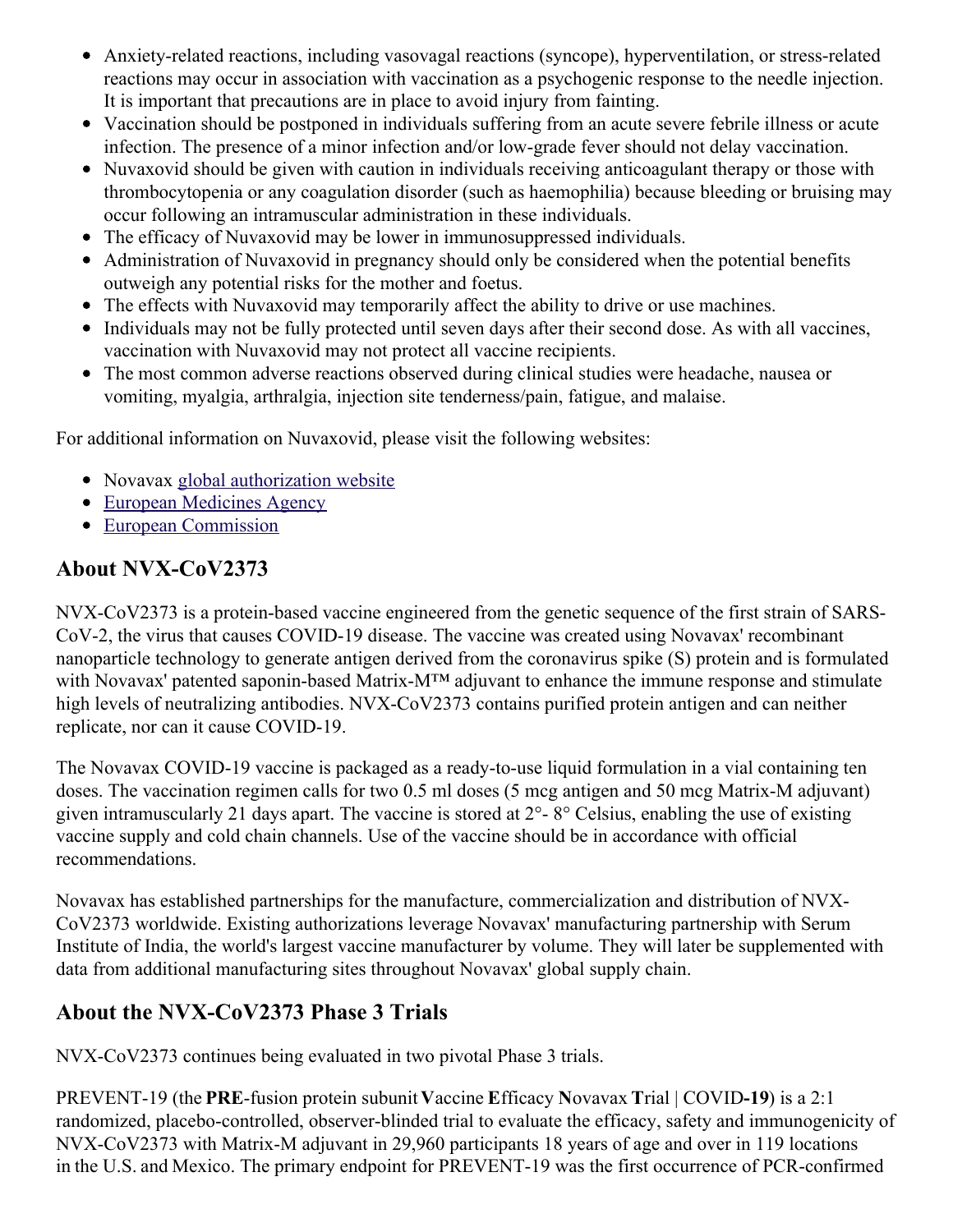symptomatic (mild, moderate or severe) COVID-19 with onset at least seven days after the second dose in serologically negative (to SARS-CoV-2) adult participants at baseline. The statistical success criterion included a lower bound of 95% CI >30%. A secondary endpoint was the prevention of PCR-confirmed, symptomatic moderate or severe COVID-19. Both endpoints were assessed at least seven days after the second study vaccination in volunteers who had not been previously infected with SARS-CoV-2. In the trial, NVX-CoV2373 achieved 90.4% efficacy overall. It was generally well-tolerated and elicited a robust antibody response after the second dose in both studies. Full results of the trial were [published](https://c212.net/c/link/?t=0&l=en&o=3576637-1&h=3105155329&u=https%3A%2F%2Fc212.net%2Fc%2Flink%2F%3Ft%3D0%26l%3Den%26o%3D3440781-1%26h%3D467849857%26u%3Dhttps%253A%252F%252Fwww.nejm.org%252Fdoi%252Ffull%252F10.1056%252FNEJMoa2116185%253Fquery%253Dfeatured_home%26a%3DNew%2BEngland%2BJournal%2Bof%2BMedicine&a=New+England+Journal+of+Medicine) in the *New England Journal of Medicine (NEJM).*

The pediatric expansion of PREVENT-19 is a 2:1 randomized, placebo-controlled, observer-blinded trial to evaluate the safety, effectiveness, and efficacy of NVX-CoV2373 with Matrix-M adjuvant in 2,247 adolescent participants 12 to 17 years of age in 73 locations in the United States, compared with placebo. In the pediatric trial, NVX-CoV2373 achieved its primary effectiveness endpoint (non-inferiority of the neutralizing antibody response compared to young adult participants 18 through 25 years of age from PREVENT-19) and demonstrated 80% efficacy overall at a time when the Delta variant of concern was the predominant circulating strain in the U.S. Additionally, immune responses were about two-to-three-fold higher in adolescents than in adults against all variants studied.

PREVENT-19 is being conducted with support from the U.S. government, including the Department of Defense, the Biomedical Advanced Research and Development Authority (BARDA), part of the Office of the Assistant Secretary for Preparedness and Response at the U.S. Department of Health and Human Services (HHS), and the National Institute of Allergy and Infectious Diseases, part of the National Institutes of Health at HHS. BARDA is providing up to \$1.75 billion under a Department of Defense agreement (# MCDC2011- 001).

Additionally, a trial conducted in the U.K. with 14,039 participants aged 18 years and over was designed as a randomized, placebo-controlled, observer-blinded study and achieved overall efficacy of 89.7%. The primary endpoint was based on the first occurrence of PCR-confirmed symptomatic (mild, moderate or severe) COVID-19 with onset at least seven days after the second study vaccination in serologically negative (to SARS-CoV-2) adult participants at baseline. Full results of the trial were published in *[NEJM](https://c212.net/c/link/?t=0&l=en&o=3576637-1&h=1520321630&u=https%3A%2F%2Fc212.net%2Fc%2Flink%2F%3Ft%3D0%26l%3Den%26o%3D3440781-1%26h%3D3617137863%26u%3Dhttps%253A%252F%252Fwww.nejm.org%252Fdoi%252Ffull%252F10.1056%252FNEJMoa2107659%26a%3DNEJM&a=NEJM)*.

### **About Matrix-M™ Adjuvant**

Novavax' patented saponin-based Matrix-M adjuvant has demonstrated a potent and well-tolerated effect by stimulating the entry of antigen-presenting cells into the injection site and enhancing antigen presentation in local lymph nodes, boosting immune response.

### **About Novavax**

Novavax, Inc. (Nasdaq: NVAX) is a biotechnology company that promotes improved health globally through the discovery, development, and commercialization of innovative vaccines to prevent serious infectious diseases. The company's proprietary recombinant technology platform harnesses the power and speed of genetic engineering to efficiently produce highly immunogenic nanoparticles designed to address urgent global health needs. NVX-CoV2373, the company's COVID-19 vaccine, has received conditional authorization from multiple regulatory authorities globally, including the European Commission and the World Health Organization. The vaccine is currently under review by multiple regulatory agencies worldwide and will soon be under review in the U.S. for use in adults, adolescents and as a booster. In addition to its COVID-19 vaccine, Novavax is also currently evaluating a COVID-seasonal influenza combination vaccine candidate in a Phase 1/2 clinical trial, which combines NVX-CoV2373 and NanoFlu\*, its quadrivalent influenza investigational vaccine candidate, and is also evaluating an Omicron strain-based vaccine (NVX-CoV2515) as well as a bivalent Omicron-based / original strain-based vaccine. These vaccine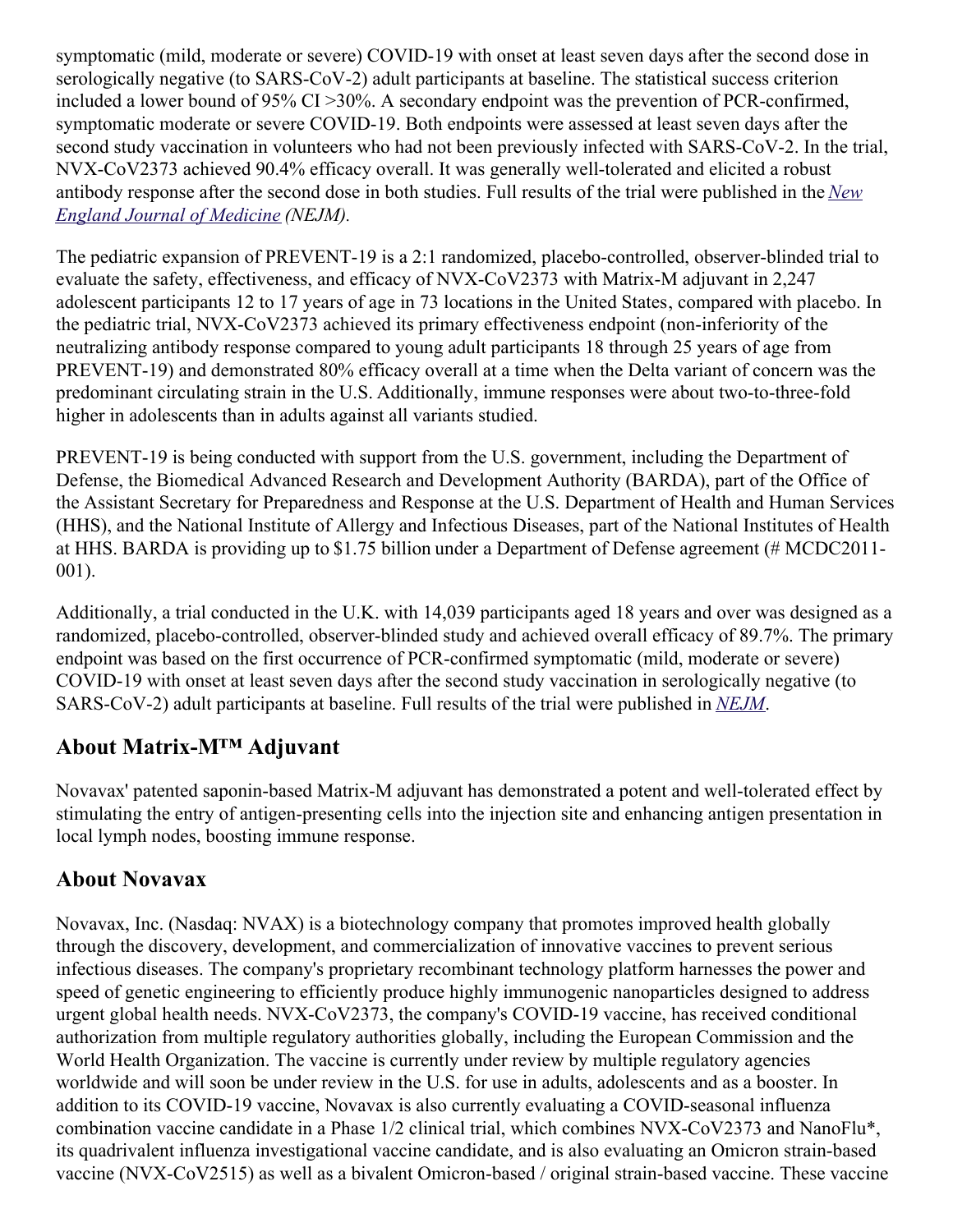candidates incorporate Novavax' proprietary saponin-based Matrix-M adjuvant to enhance the immune response and stimulate high levels of neutralizing antibodies.

For more information, visit [www.novavax.com](https://c212.net/c/link/?t=0&l=en&o=3576637-1&h=3106308365&u=https%3A%2F%2Fc212.net%2Fc%2Flink%2F%3Ft%3D0%26l%3Den%26o%3D3460980-1%26h%3D3623927874%26u%3Dhttps%253A%252F%252Fc212.net%252Fc%252Flink%252F%253Ft%253D0%2526l%253Den%2526o%253D3457869-1%2526h%253D982408174%2526u%253Dhttps%25253A%25252F%25252Fc212.net%25252Fc%25252Flink%25252F%25253Ft%25253D0%252526l%25253Den%252526o%25253D3440781-1%252526h%25253D3964594936%252526u%25253Dhttps%2525253A%2525252F%2525252Fc212.net%2525252Fc%2525252Flink%2525252F%2525253Ft%2525253D0%25252526l%2525253Den%25252526o%2525253D3395501-1%25252526h%2525253D2463599076%25252526u%2525253Dhttps%252525253A%252525252F%252525252Fc212.net%252525252Fc%252525252Flink%252525252F%252525253Ft%252525253D0%2525252526l%252525253Den%2525252526o%252525253D3392093-1%2525252526h%252525253D203886192%2525252526u%252525253Dhttps%25252525253A%25252525252F%25252525252Fc212.net%25252525252Fc%25252525252Flink%25252525252F%25252525253Ft%25252525253D0%252525252526l%25252525253Den%252525252526o%25252525253D3387216-1%252525252526h%25252525253D3917401194%252525252526u%25252525253Dhttps%2525252525253A%2525252525252F%2525252525252Fc212.net%2525252525252Fc%2525252525252Flink%2525252525252F%2525252525253Ft%2525252525253D0%25252525252526l%2525252525253Den%25252525252526o%2525252525253D3260461-1%25252525252526h%2525252525253D2897486098%25252525252526u%2525252525253Dhttp%252525252525253A%252525252525252F%252525252525252Fwww.novavax.com%252525252525252F%25252525252526a%2525252525253Dwww.novavax.com%252525252526a%25252525253Dwww.novavax.com%2525252526a%252525253Dwww.novavax.com%25252526a%2525253Dwww.novavax.com%252526a%25253Dwww.novavax.com%2526a%253Dwww.novavax.com%26a%3Dwww.novavax.com&a=www.novavax.com) and connect with us on [LinkedIn.](https://c212.net/c/link/?t=0&l=en&o=3576637-1&h=2782276220&u=https%3A%2F%2Fc212.net%2Fc%2Flink%2F%3Ft%3D0%26l%3Den%26o%3D3460980-1%26h%3D91088807%26u%3Dhttps%253A%252F%252Fc212.net%252Fc%252Flink%252F%253Ft%253D0%2526l%253Den%2526o%253D3457869-1%2526h%253D1725473980%2526u%253Dhttps%25253A%25252F%25252Fc212.net%25252Fc%25252Flink%25252F%25253Ft%25253D0%252526l%25253Den%252526o%25253D3440781-1%252526h%25253D2733326919%252526u%25253Dhttps%2525253A%2525252F%2525252Fc212.net%2525252Fc%2525252Flink%2525252F%2525253Ft%2525253D0%25252526l%2525253Den%25252526o%2525253D3395501-1%25252526h%2525253D853375093%25252526u%2525253Dhttps%252525253A%252525252F%252525252Fc212.net%252525252Fc%252525252Flink%252525252F%252525253Ft%252525253D0%2525252526l%252525253Den%2525252526o%252525253D3392093-1%2525252526h%252525253D1325598136%2525252526u%252525253Dhttps%25252525253A%25252525252F%25252525252Fc212.net%25252525252Fc%25252525252Flink%25252525252F%25252525253Ft%25252525253D0%252525252526l%25252525253Den%252525252526o%25252525253D3387216-1%252525252526h%25252525253D2935962557%252525252526u%25252525253Dhttps%2525252525253A%2525252525252F%2525252525252Fc212.net%2525252525252Fc%2525252525252Flink%2525252525252F%2525252525253Ft%2525252525253D0%25252525252526l%2525252525253Den%25252525252526o%2525252525253D3260461-1%25252525252526h%2525252525253D1508558197%25252525252526u%2525252525253Dhttps%252525252525253A%252525252525252F%252525252525252Fc212.net%252525252525252Fc%252525252525252Flink%252525252525252F%252525252525253Ft%252525252525253D0%2525252525252526l%252525252525253Den%2525252525252526o%252525252525253D3158017-1%2525252525252526h%252525252525253D3702938248%2525252525252526u%252525252525253Dhttps%25252525252525253A%25252525252525252F%25252525252525252Fwww.linkedin.com%25252525252525252Fcompany%25252525252525252Fnovavax%25252525252525252F%2525252525252526a%252525252525253DLinkedIn%25252525252526a%2525252525253DLinkedIn%252525252526a%25252525253DLinkedIn%2525252526a%252525253DLinkedIn%25252526a%2525253DLinkedIn%252526a%25253DLinkedIn%2526a%253DLinkedIn%26a%3DLinkedIn&a=LinkedIn)

\*NanoFlu identifies a recombinant hemagglutinin (HA) protein nanoparticle influenza vaccine candidate produced by Novavax. This investigational candidate was evaluated during a controlled phase 3 trial conducted during the 2019-2020 influenza season.

### **Forward-Looking Statements**

Statements herein relating to the future of Novavax, its operating plans and prospects, its partnerships, the timing of clinical trial results, the ongoing development of NVX-CoV2373, a COVID-seasonal influenza investigational combination vaccine candidate, the scope, timing and outcome of future regulatory filings and actions, including Novavax' plans to supplement existing authorizations with data from the additional manufacturing sites in Novavax' global supply chain, additional worldwide authorizations of NVX-CoV2373 for adolescents, the potential impact and reach of Novavax and NVX-CoV2373 in addressing vaccine access, controlling the pandemic and protecting populations, and the efficacy, safety and intended utilization of NVX-CoV2373 are forward-looking statements. Novavax cautions that these forward-looking statements are subject to numerous risks and uncertainties that could cause actual results to differ materially from those expressed or implied by such statements. These risks and uncertainties include, without limitation, challenges satisfying, alone or together with partners, various safety, efficacy, and product characterization requirements, including those related to process qualification and assay validation, necessary to satisfy applicable regulatory authorities; difficulty obtaining scarce raw materials and supplies; resource constraints, including human capital and manufacturing capacity, on the ability of Novavax to pursue planned regulatory pathways; challenges meeting contractual requirements under agreements with multiple commercial, governmental, and other entities; and those other risk factors identified in the "Risk Factors" and "Management's Discussion and Analysis of Financial Condition and Results of Operations" sections of Novavax' Annual Report on Form 10-K for the year ended December 31, 2021 and subsequent Quarterly Reports on Form 10-Q, as filed with the Securities and Exchange Commission (SEC). We caution investors not to place considerable reliance on forward-looking statements contained in this press release. You are encouraged to read our filings with the SEC, available at **[www.sec.gov](https://c212.net/c/link/?t=0&l=en&o=3576637-1&h=3121965291&u=https%3A%2F%2Fwww.sec.gov&a=www.sec.gov)** and **[www.novavax.com](https://c212.net/c/link/?t=0&l=en&o=3576637-1&h=3225592932&u=https%3A%2F%2Fwww.novavax.com&a=www.novavax.com)**, for a discussion of these and other risks and uncertainties. The forward-looking statements in this press release speak only as of the date of this document, and we undertake no obligation to update or revise any of the statements. Our business is subject to substantial risks and uncertainties, including those referenced above. Investors, potential investors, and others should give careful consideration to these risks and uncertainties.

#### **Contacts:**

Investors Alex Delacroix | 240-268-2022 [ir@novavax.com](mailto:ir@novavax.com)

Media Ali Chartan | 240-720-7804 [media@novavax.com](mailto:media@novavax.com)

SOURCE Novavax, Inc.